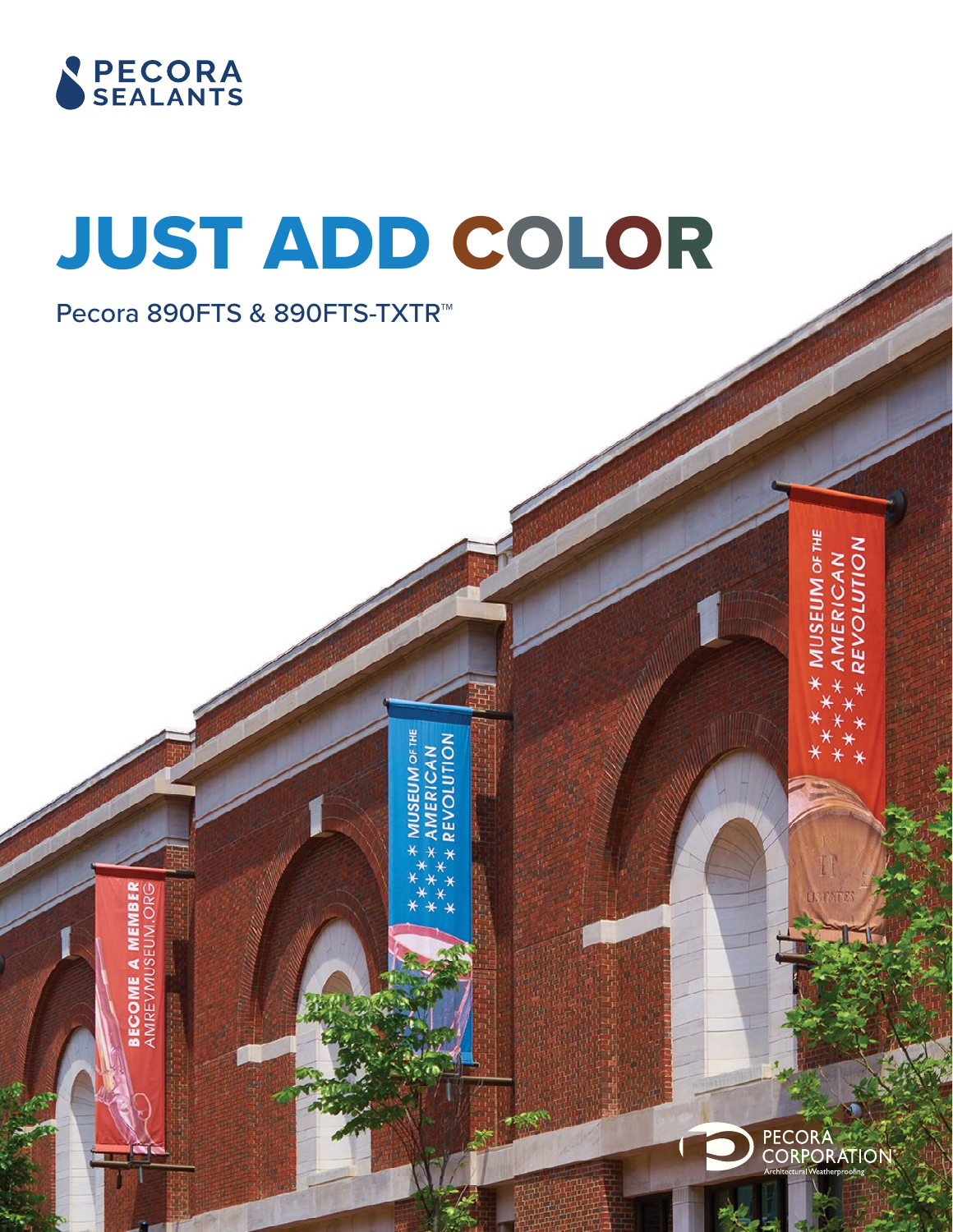## **890 FTS & 890 FTS-TXTR**

These products are field tintable, neutral-curing silicones that will not stain natural stone such as marble and granite, and will react with atmospheric moisture to form a durable, flexible building sealant. 890FTS and 890FTS-TXTR both perform exceptionally well under dynamic conditions with 890FTS accommodating long-term movement of +100/-50% and 890FTS-TXTR accommodating long-term movement of +50/-50% in

properly designed joints. Harsh weather conditions and extreme temperatures have very little effect on the performance of 890FTS and 890FTS-TXTR even after years of exposure. They are also particularly well suited for use in Exterior Insulation Finish Systems (EIFS) because of their proven strong adhesion to all base and top coats and because the ultra-low modulus formulation places minimal stress on the bond line.



### **SELECT YOUR APPEARANCE**

Available in both a smooth and textured appearance, you can now have the perfect look for your project with 890FTS and 890FTS-TXTR.



### **SELECT YOUR COLOR:**

With fifty-one standard Universal Color Packs, you can create the perfect color in a fast three minute mix per unit.



### **SELECT YOUR AMOUNT:**

Because you mix only what you need, you can virtually eliminate waste.

### Basic uses

- » New or remedial construction
- » Expansion and control joints in precast concrete panels
- » Architectural and natural stone
- » Masonry, steel, and metal curtain walls
- » Sealing door and window perimeters
- » Exterior Insulation Finish Systems (EIFS)
- » Fluoropolymer and powder coated aluminum, wood, vinyl and many plastics
- » Installations featuring field tinting through the use of our Universal Color Packs
- » Installations where smooth or a textured, mortar-like formula is needed



**High-quality, non-staining silicones that can be quickly and easily tinted at the jobsite. 890FTS and 890FTS-TXTR are the industry's first silicone products to offer textural selection in a field tintable silicone.**

**This allows unprecedented flexibility in design, application and inventory management.**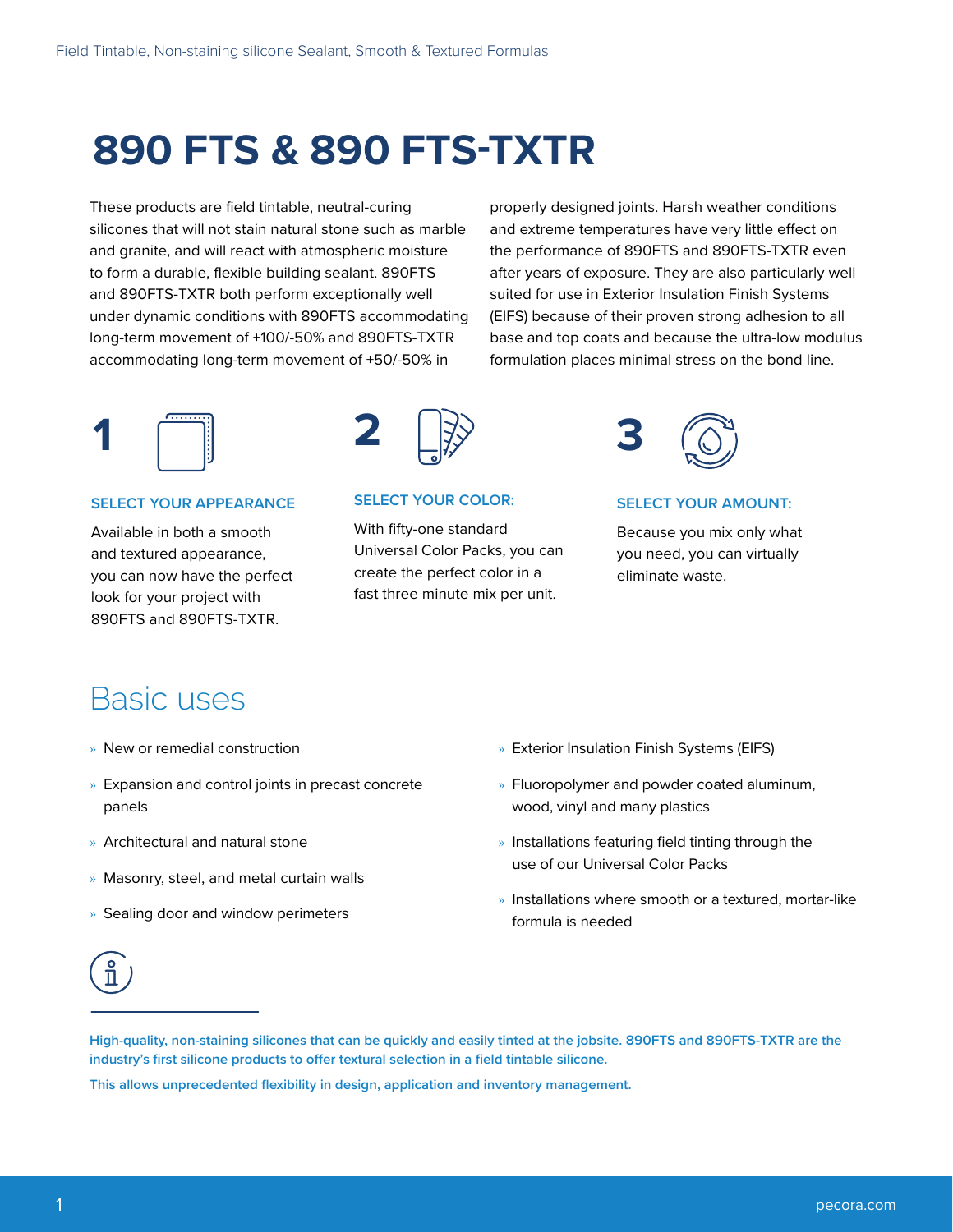## **NO OVERRUNS, NO LEFTOVERS, NO WORRIES—KEEPING EVERYONE'S INVENTORY COSTS TO A MINIMUM.**

### Discover how Pecora 890FTS and 890FTS-TXTR allows you to do more with less inventory

#### **NO RESIDUE RUNDOWN.**

The advanced formulation of 890FTS and 890FTS-TXTR do not contain free silicone molecules which can migrate into the surrounding substrate, run down the face of the building and cause unsightly staining.

### **NO CALL BACKS.**

Legendary, time-tested Pecora silicone performance. Everyone on the project will appreciate the lasting quality of our finest non-staining silicones coupled with the finished appearance of your choice—smooth or textured.

### **EXPAND YOUR COLOR PALETTE.**

Now it's possible to utilize unique colors without worrying about minimum batches or waiting for factory-processing lead times. Where there's an opportunity to add flair to a silicone project, you now have that flexibility to explore the vision without unnecessary costs or delays.

#### **UNIVERSAL COLOR PACK SYSTEM.**

The same color packs used with Pecora's urethane products also work with our field tintable silicones. Minimize your inventory costs while you maximize your options.

#### **TUNEABLE PROJECT PRICING STRATEGIES.**

At bid time go ahead and eliminate the risk factor of leftover inventory. No waste means that you'll be that much smarter with your product costs for a job quote upfront. Sharpen that pencil if you need to—or go ahead and reinvest the savings into your business.

 $\frac{1}{1}$ 

**Mixing onsite means eliminating the headaches of ordering too much or too little silicone for a job. Mix a Pecora Universal Color Pack into each base unit to obtain just the right amount of product you need for the job.**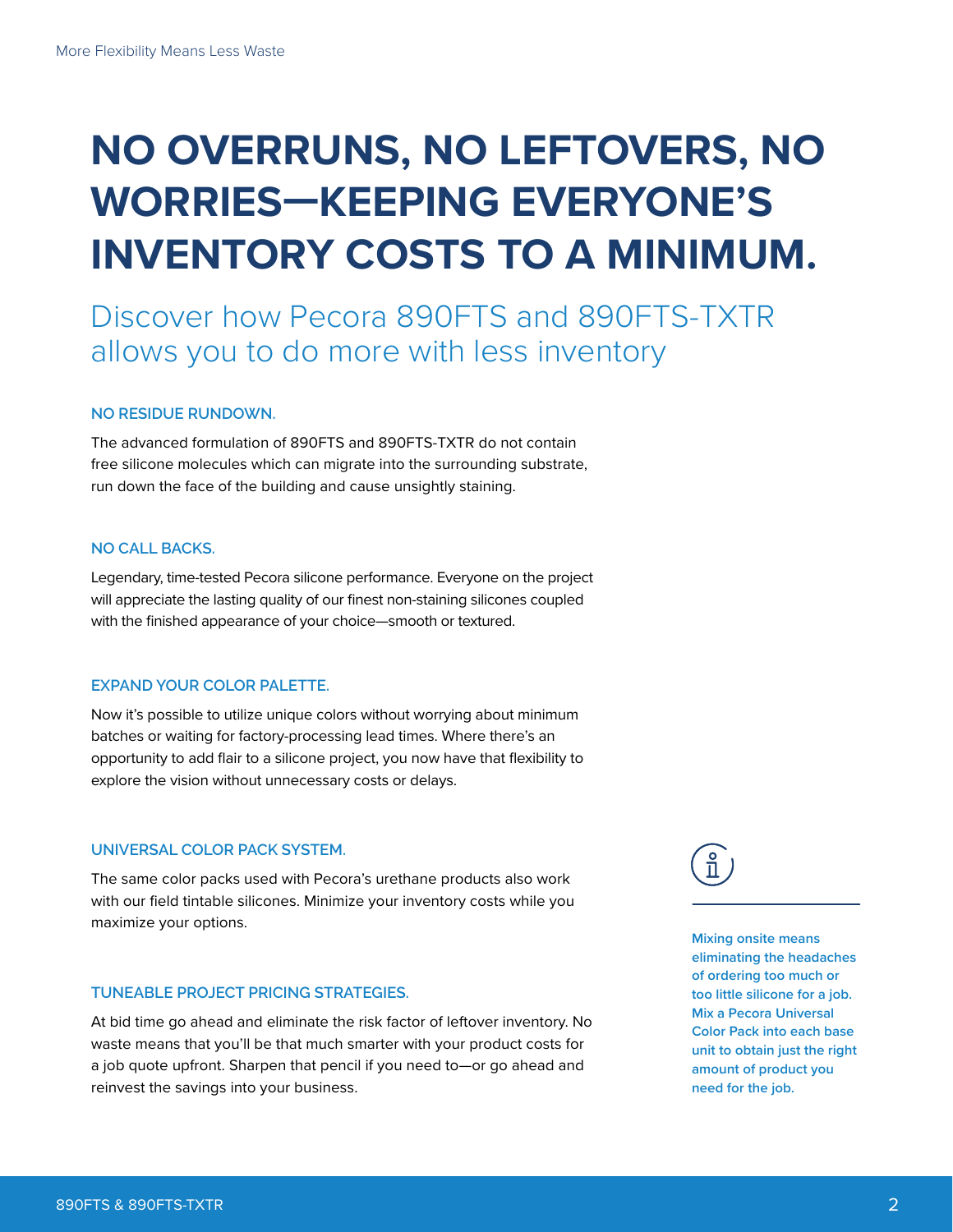## **STANDARD COLOR GUIDE**

This guide offers a representation of color; when matching is critical, a cured or applied color sample is highly recommended.

| <b>BRITE WHITE</b>    | CF <sub>26</sub> | <b>BLACK</b>          | 012         |  |
|-----------------------|------------------|-----------------------|-------------|--|
| TRU-WHITE             | 345              | <b>ALMOND</b>         | 792         |  |
| <b>DOVER SKY</b>      | CF14             | NATURAL WHITE         | <b>CF33</b> |  |
| OFF-WHITE             | 516              | <b>VAN DYKE</b>       | CF18        |  |
| ANODIZED ALUMINUM     | 804              | <b>LIME STONE</b>     | 039         |  |
| <b>BRUSHED PEWTER</b> | CF42             | PUTTY GREY            | <b>CF20</b> |  |
| <b>ALUMINUM STONE</b> | 515              | <b>SMOKY BROWN</b>    | CF45        |  |
| STONE GREY            | <b>CF53</b>      | <b>CHOCOLATE</b>      | CF49        |  |
| LONDON FOG            | CF44             | <b>EGGSHELL CREAM</b> | CF04        |  |
| CHARCOAL GRAY         | 950              | SANDSTONE             | 951         |  |
| <b>DARK GRAY</b>      | 048              | <b>MANOR WHITE</b>    | CF08        |  |
| <b>BRONZE</b>         | 314              | <b>DESERT SUN</b>     | CF41        |  |
| <b>CLASSIC BRONZE</b> | 046              | <b>TAN</b>            | 545         |  |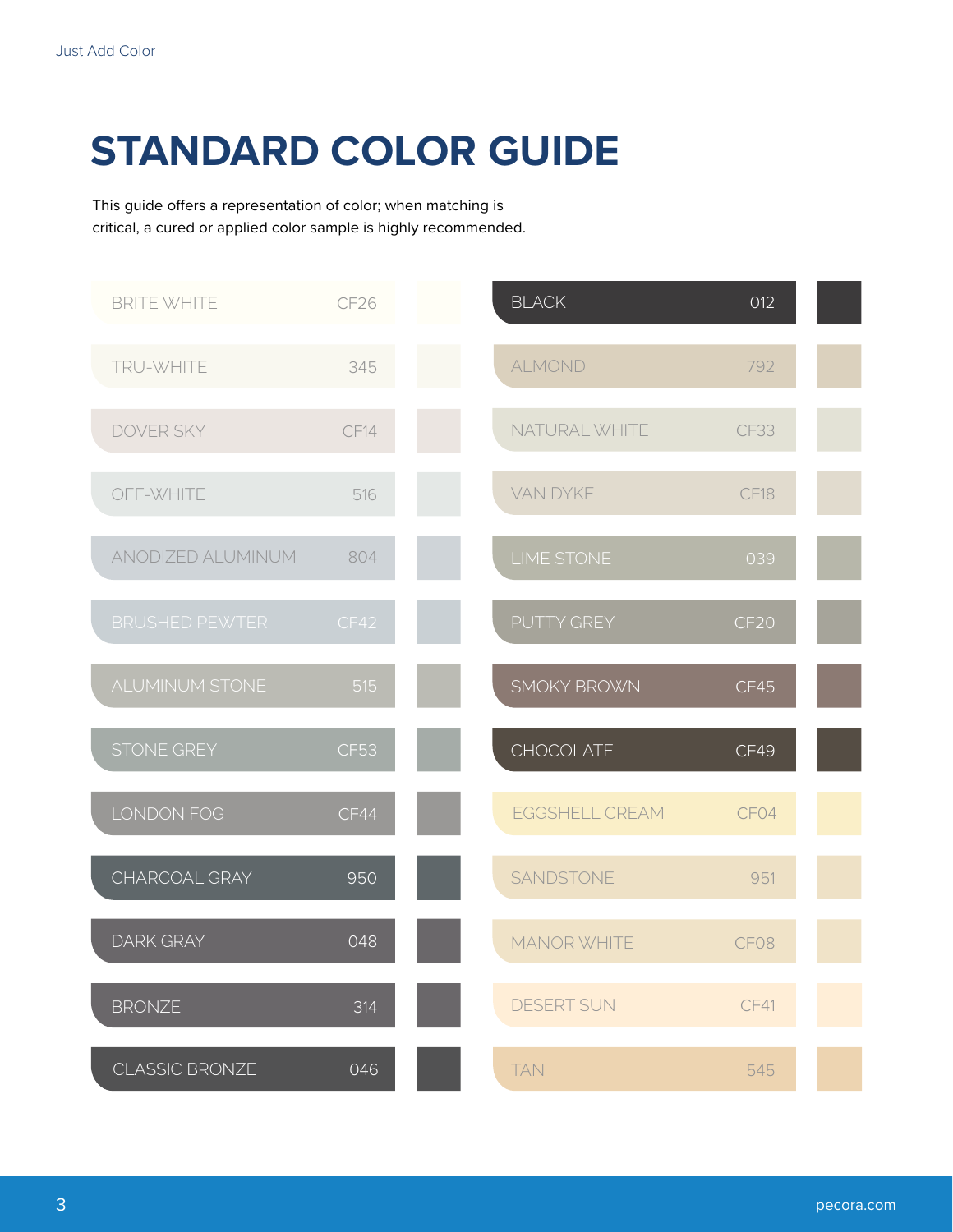

### **Custom colors available upon request.**

| PRECAST               | 113              | <b>SIERRA TAN</b>   | CF47             |  |
|-----------------------|------------------|---------------------|------------------|--|
| <b>AMARILLO WHITE</b> | CF <sub>02</sub> | REDWOOD TAN         | CF43             |  |
| <b>BUFF</b>           | 512              | <b>ROSE</b>         | CF05             |  |
| <b>BEIGE</b>          | 595              | <b>TEXAS PINK</b>   | CF48             |  |
| <b>BEIGE GREY</b>     | 525              | ADOBE ACCENT        | CF <sub>10</sub> |  |
| SANDALWOOD BEIGE      | CF09             | <b>BRICK RED</b>    | CF16             |  |
| MOCHA CREAM           | CF34             | TILE RED            | CF <sub>22</sub> |  |
| <b>COLONIAL TAN</b>   | CF13             | RED ROCK            | 955              |  |
| PRAIRE CLAY           | CF07             | RIVER ROUGE         | CF37             |  |
| NATURAL STONE         | 565              | PATRIOT BLUE        | CF01             |  |
| PEARL ASH             | CF11             | <b>GRANITE GREY</b> | CF30             |  |
| <b>DESERT TAN</b>     | 530              | <b>EVERGREEN</b>    | CF03             |  |
| <b>TOASTED ALMOND</b> | <b>CF54</b>      |                     |                  |  |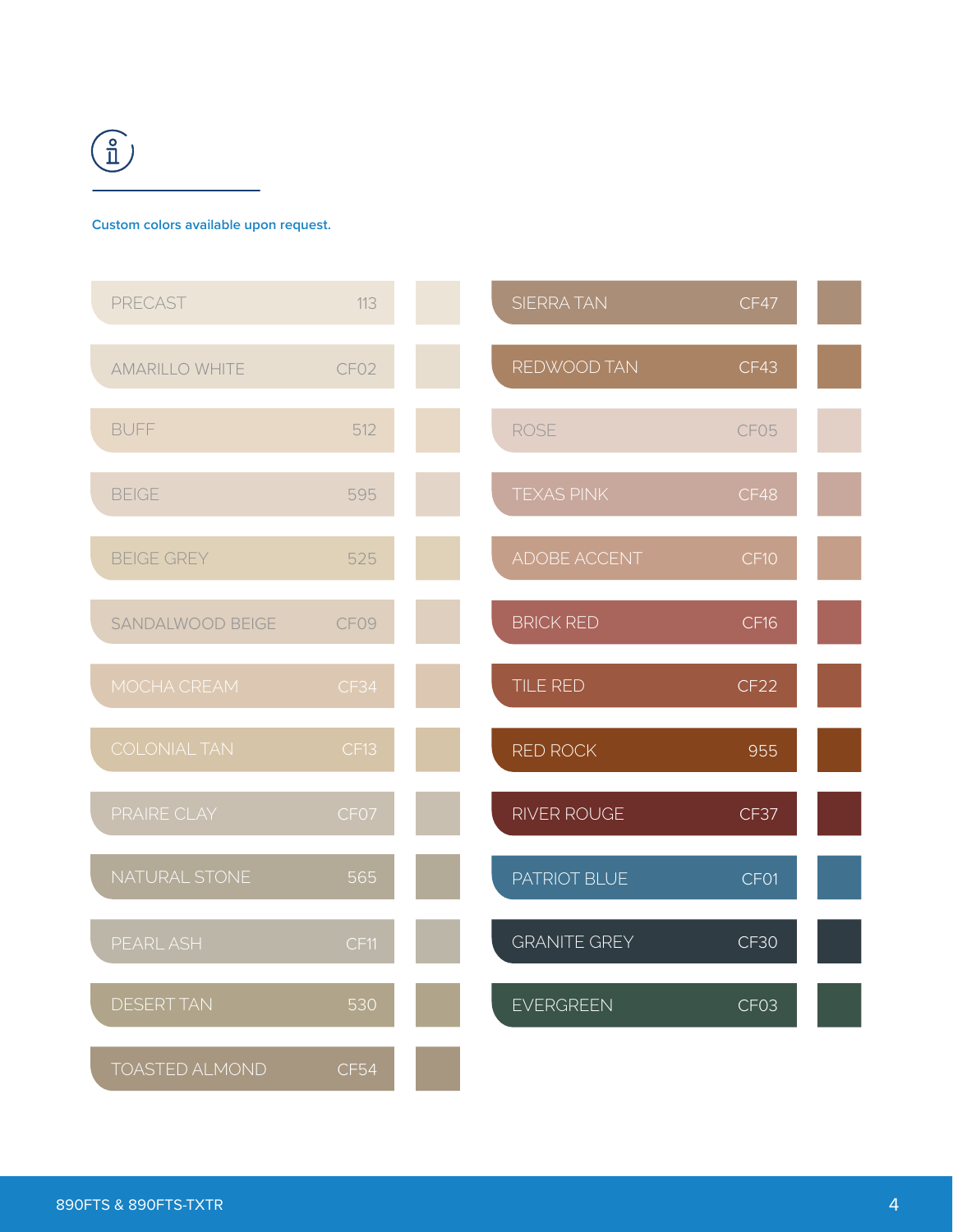## **APPLICATION & MIXING**

## 890FTS-TXTR

The same trustworthy Pecora silicone performance as 890FTS, now with a textured finish. The industry's first field tintable textured silicone product, 890FTS-TXTR gives you a mortar-like finish with a joint movement of ±50%. A breakthrough in performance, aesthetics and execution, 890FTS-TXTR offers you unprecedented flexibility in silicone sealants.

## Application & Mixing Tips

- » When pouring color tint pack into pail, use spatula to remove entire contents.
- » For best overall appearance, use the Albion® 381-G01 4 inch mixing paddle or Pecora #2 mixing paddle (or other comparable mixing paddle).
- » If using a variable speed drill, consider using the lower speed to avoid over mixing.
- » Keep mixing time to a minimum—there's no activator being mixed in—so when the color is uniform, you're done mixing.
- » Avoid paddle contact with pail.
- » Scrape sides and bottom of can with flat-edge spatula or margin trowel rather than mixing paddle.
- » Consider use of a follower plate when conditions are exceptionally warm and humid to avoid skinning.
- » Dry tooling is recommended. If a slicking agent is required, use mineral spirits.
- » To save any leftover mixed sealant, cover sealant.

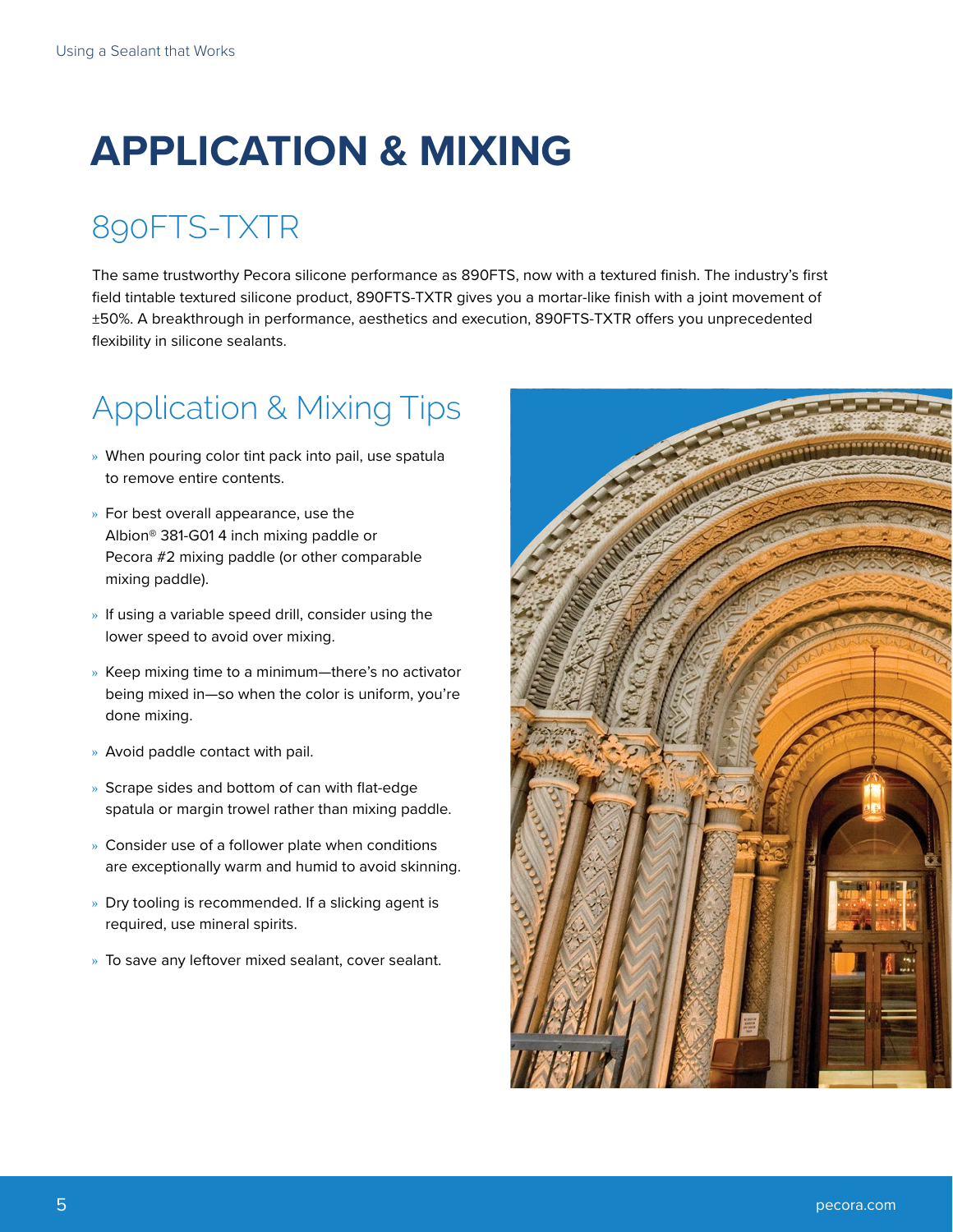## **DIRECTIONS & SPECIFICATIONS**

### 3 Min. Mixing Directions



### **1 POUR**

**2 MIX**

Open Pecora Universal Color Pack and pour contents into 890FTS or 890FTS-TXTR pail.

Move drill slowly throughout material for **3 minutes** or until uniform color is achieved. No need to over mix.

## Specifications

| <b>Test Property (Uncured)</b> | Value      | <b>Test Procedure</b> |
|--------------------------------|------------|-----------------------|
| Flow, Sag, Slump               | nil        | ASTM C-639            |
| Tool/Work Time (min.)          | $15 - 20$  | Pecora Corp.          |
| Tack free time (hrs)           | $1 - 2$    | ASTM C-679            |
| Cure time (days)               | $7 - 14$   | Pecora Corp.          |
| Full adhesion (days)           | $7 - 14$   | Pecora Corp.          |
| Peel Strength (pli)            | 25         | ASTM D-794            |
| Ozone/UV Resistance            | excellent  | ASTM C-793            |
| Hardness (Shore A)             | $15 - 18$  | ASTM C-661            |
| Extension (%)                  | 1000       | ASTM D-412            |
| Modulus @ 100% ext. (psi)      | 30         | ASTM D-412            |
| Tensile strength (psi)         | 120        | ASTM D-412            |
| Tear strength (ppi)            | 30         | ASTM D-624            |
| Dynamic<br>Movement (%)        |            |                       |
| 890FTS                         | $+100/-50$ | ASTM C-719            |
| 890FTS-TXTR                    | $+50/-50$  | ASTM C-719            |

### **3 REMOVE**

Carefully remove the mixing blade.



### **4 APPLY**

Use clean bulk caulking gun for sealant application.

## Application Standards

### PECORA 890FTS

Meets or exceeds the requirements of the following industry specifications: TT-S-230C, Class A; ASTM C920, Class 100, Type S, Grade NS, Use G, A, M, O, and CGSB-19GP-9

### PECORA 890FTS-TXTR

Meets or exceeds the requirements of the following industry specifications: TT-S-230C, Class A; ASTM C920, Class 50, Type S, Grade NS, Use G, A, M, O, and CGSB-19GP-9